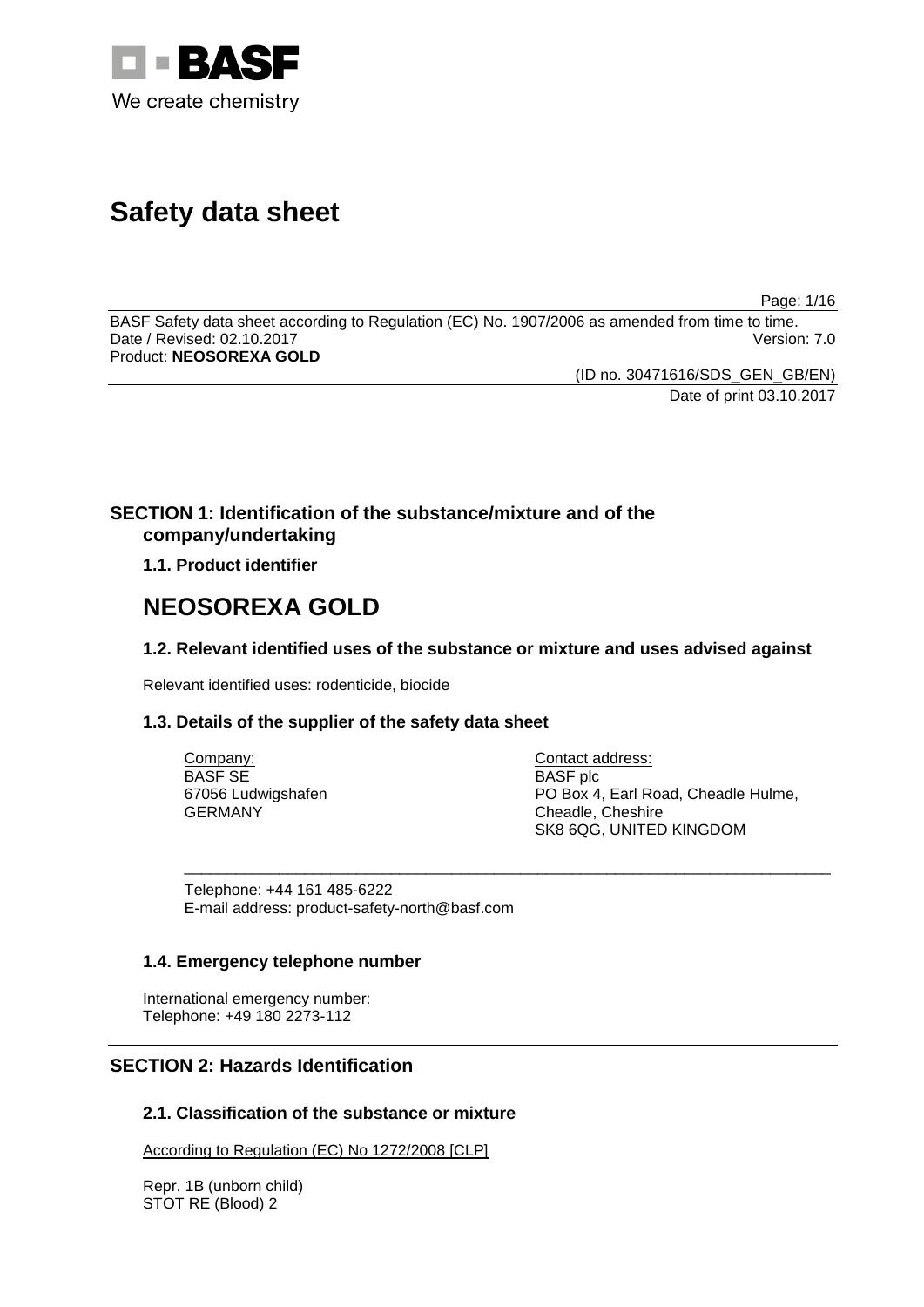Page: 2/16

BASF Safety data sheet according to Regulation (EC) No. 1907/2006 as amended from time to time. Date / Revised: 02.10.2017 Version: 7.0 Product: **NEOSOREXA GOLD**

> (ID no. 30471616/SDS\_GEN\_GB/EN) Date of print 03.10.2017

#### H360D, H373

For the classifications not written out in full in this section the full text can be found in section 16.

# **2.2. Label elements**

Globally Harmonized System (GHS) in accordance with UK regulations.

Pictogram: Signal Word: Danger Hazard Statement: H360D May damage the unborn child. H373 May cause damage to organs (blood) through prolonged or repeated exposure. Precautionary Statement: P101 If medical advice is needed, have product container or label at hand.<br>P102 Seep out of reach of children. P102 Keep out of reach of children.<br>P103 Read label before use. Read label before use. Precautionary Statements (Prevention): P201 **Obtain special instructions before use.**<br>P202 Do not handle until all safety precaution Do not handle until all safety precautions have been read and understood. P260 Do not breathe dust.<br>P280 Wear protective dlov Wear protective gloves/clothing. Precautionary Statements (Response):<br>P308 + P311 IF exposed or P308 + P311 IF exposed or concerned: Call a POISON CENTER or doctor/physician.<br>P314 Get medical advice/attention if you feel unwell. Get medical advice/attention if you feel unwell. Precautionary Statements (Storage): P405 Store locked up. Precautionary Statements (Disposal): P501 Dispose of contents/container in accordance with local regulations. Labeling of special preparations (GHS): Only for professional users. According to Regulation (EC) No 1272/2008 [CLP]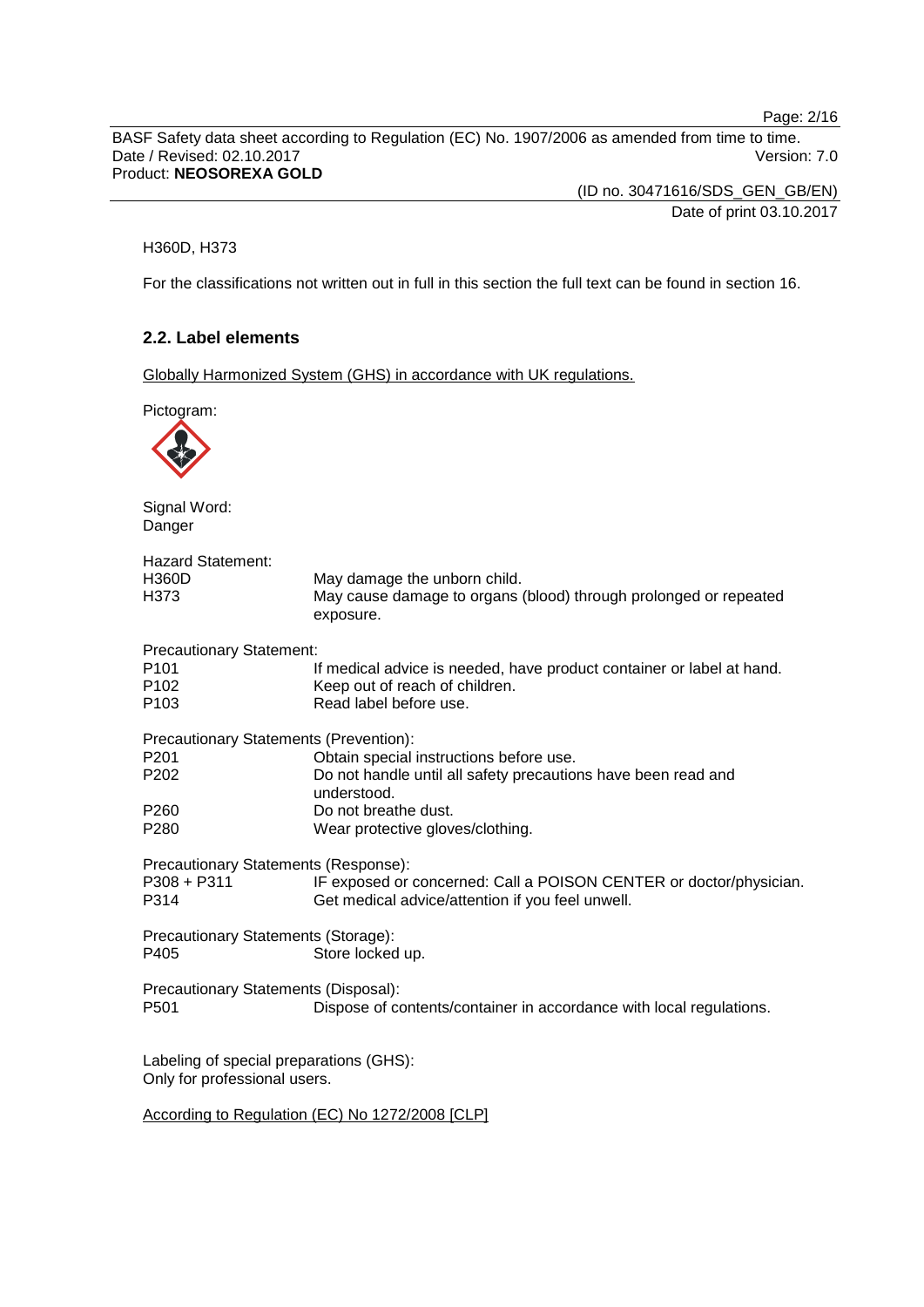Page: 3/16

BASF Safety data sheet according to Regulation (EC) No. 1907/2006 as amended from time to time. Date / Revised: 02.10.2017 Version: 7.0 Product: **NEOSOREXA GOLD**

(ID no. 30471616/SDS\_GEN\_GB/EN)

Date of print 03.10.2017

Hazard determining component(s) for labelling: DIFENACOUM

## **2.3. Other hazards**

According to Regulation (EC) No 1272/2008 [CLP]

See section 12 - Results of PBT and vPvB assessment.

This product is hazardous to mammals, including domesticated animals, and birds. Exposure of nontarget animals should be prevented.

# **SECTION 3: Composition/Information on Ingredients**

## **3.1. Substances**

Not applicable

## **3.2. Mixtures**

Chemical nature

Biocidal product, rodenticide, Bait

Hazardous ingredients (GHS) according to Regulation (EC) No. 1272/2008

3-(3-biphenyl-4-yl-1,2,3,4-tetrahydro-1-naphthyl)-4-hydroxycoumarin; difenacoum

Content (W/W): 0.005 % CAS Number: 56073-07-5 EC-Number: 259-978-4 INDEX-Number: 607-157-00-X Acute Tox. 1 (Inhalation - dust) Acute Tox. 1 (oral) Acute Tox. 1 (dermal) Repr. 1B (unborn child) STOT RE (Blood) 1 Aquatic Acute 1 Aquatic Chronic 1 M-factor acute: 10 M-factor chronic: 10 H310, H330, H300, H360D, H372, H400, H410

Specific concentration limit: Repr. 1B: >= 0.003 % STOT RE 1: >= 0.02 % STOT RE 2: >= 0.002 %

Wheat flour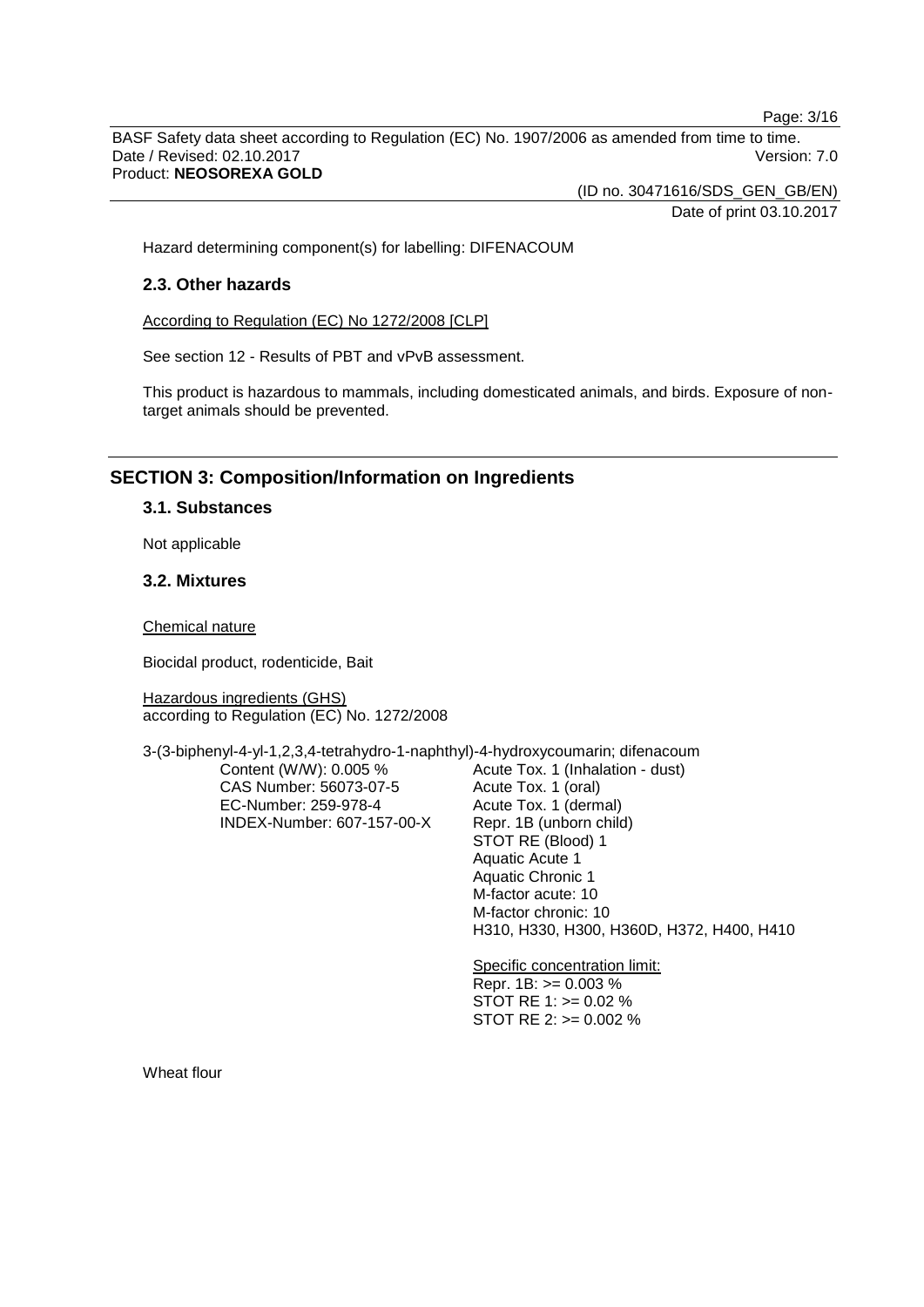Page: 4/16

BASF Safety data sheet according to Regulation (EC) No. 1907/2006 as amended from time to time. Date / Revised: 02.10.2017 Version: 7.0 Product: **NEOSOREXA GOLD**

(ID no. 30471616/SDS\_GEN\_GB/EN)

Date of print 03.10.2017

Content (W/W): < 100 % CAS Number: 130498-22-5 EC-Number: 310-127-6

Cut wheat

Content (W/W): < 10 % CAS Number: 130498-22-5 EC-Number: 310-127-6

For the classifications not written out in full in this section, including the hazard classes and the hazard statements, the full text is listed in section 16.

# **SECTION 4: First-Aid Measures**

# **4.1. Description of first aid measures**

First aid personnel should pay attention to their own safety. If the patient is likely to become unconscious, place and transport in stable sideways position (recovery position). Immediately remove contaminated clothing.

If inhaled: Keep patient calm, remove to fresh air, seek medical attention.

On skin contact: Immediately wash thoroughly with soap and water, seek medical attention.

On contact with eyes:

Wash affected eyes for at least 15 minutes under running water with eyelids held open.

On ingestion:

Immediately rinse mouth and then drink 200-300 ml of water, seek medical attention.

# **4.2. Most important symptoms and effects, both acute and delayed**

Symptoms: coagulation disorders

Increased tendency to bleed.

In severe cases, massive bleeding from internal organs may result in circulatory shock, which could prove fatal.

The onset of symptoms is delayed for up to 4 days after uptake.

Hazards: The substance / product is an anticoagulant rodenticide with a coumarin-type mode of action.

# **4.3. Indication of any immediate medical attention and special treatment needed**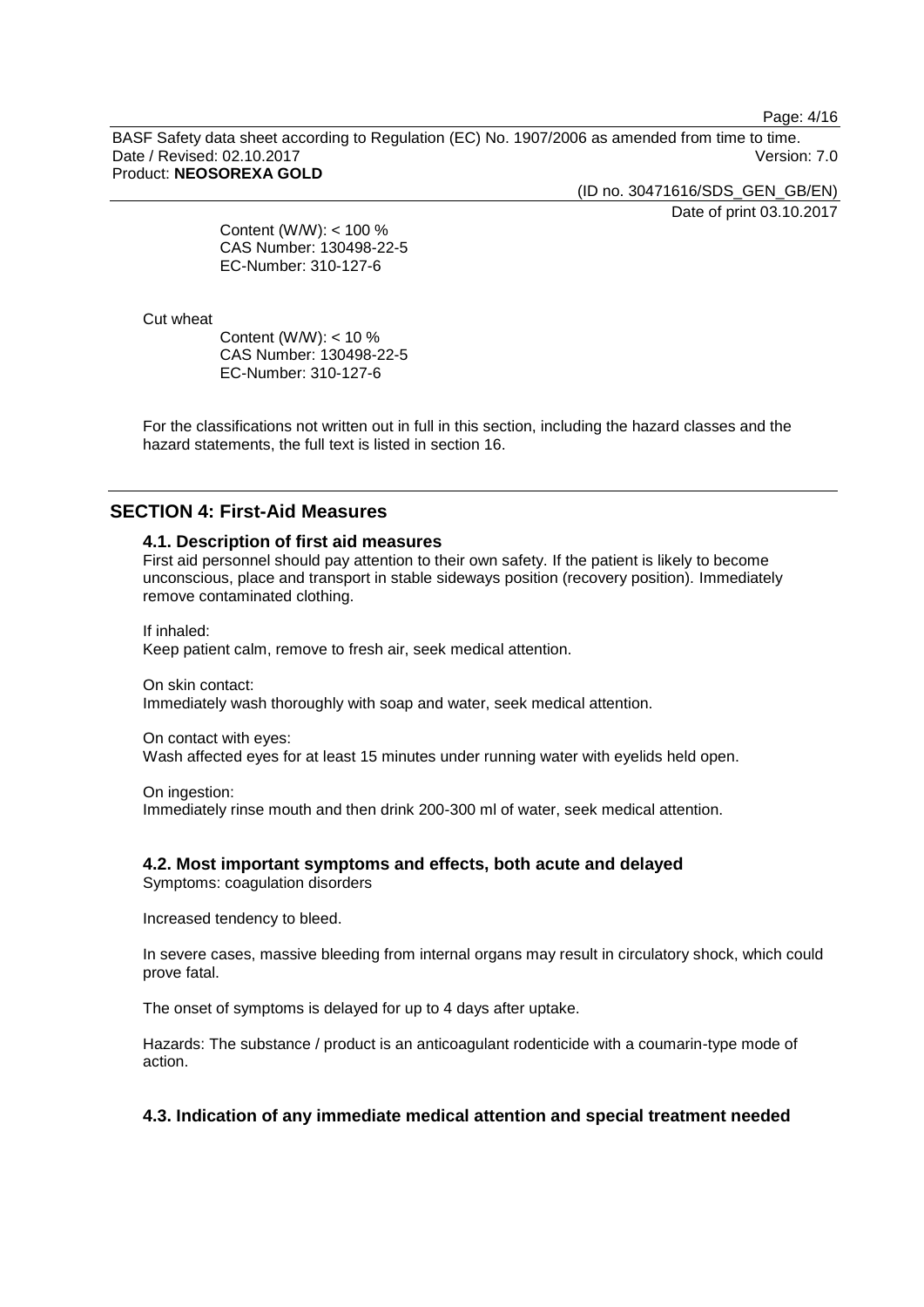Page: 5/16

BASF Safety data sheet according to Regulation (EC) No. 1907/2006 as amended from time to time. Date / Revised: 02.10.2017 **Version: 7.0** Product: **NEOSOREXA GOLD**

(ID no. 30471616/SDS\_GEN\_GB/EN)

Date of print 03.10.2017

Treatment: Symptomatic treatment (decontamination, vital functions). Antidote: Vitamin K1 preparation as antidote.

# **SECTION 5: Fire-Fighting Measures**

**5.1. Extinguishing media** Suitable extinguishing media: water spray, dry powder, foam

Unsuitable extinguishing media for safety reasons: carbon dioxide, water jet

# **5.2. Special hazards arising from the substance or mixture**

carbon monoxide, Carbon dioxide, nitrogen oxides The substances/groups of substances mentioned can be released in case of fire.

# **5.3. Advice for fire-fighters**

Special protective equipment: Wear self-contained breathing apparatus and chemical-protective clothing.

Further information:

Collect contaminated extinguishing water separately, do not allow to reach sewage or effluent systems. Dispose of fire debris and contaminated extinguishing water in accordance with official regulations. In case of fire and/or explosion do not breathe fumes. Keep containers cool by spraying with water if exposed to fire.

# **SECTION 6: Accidental Release Measures**

#### **6.1. Personal precautions, protective equipment and emergency procedures**

Avoid dust formation. Use personal protective clothing. Avoid contact with the skin, eyes and clothing.

# **6.2. Environmental precautions**

Do not discharge into drains/surface waters/groundwater. Do not discharge into the subsoil/soil.

Do not allow contamination of public drains or surface or ground waters. Inform local water plc if spillage enters drains and the Environment Agency (England & Wales), the Scottish Environmental Protection Agency (Scotland), or the Environment and Heritage Service (Northern Ireland) if it enters surface or ground waters. Keep people and animals away.

# **6.3. Methods and material for containment and cleaning up**

For small amounts: Contain with dust binding material and dispose of. For large amounts: Sweep/shovel up.

Avoid raising dust. Dispose of absorbed material in accordance with regulations. Collect waste in suitable containers, which can be labeled and sealed. Clean contaminated floors and objects thoroughly with water and detergents, observing environmental regulations. Wear suitable protective equipment.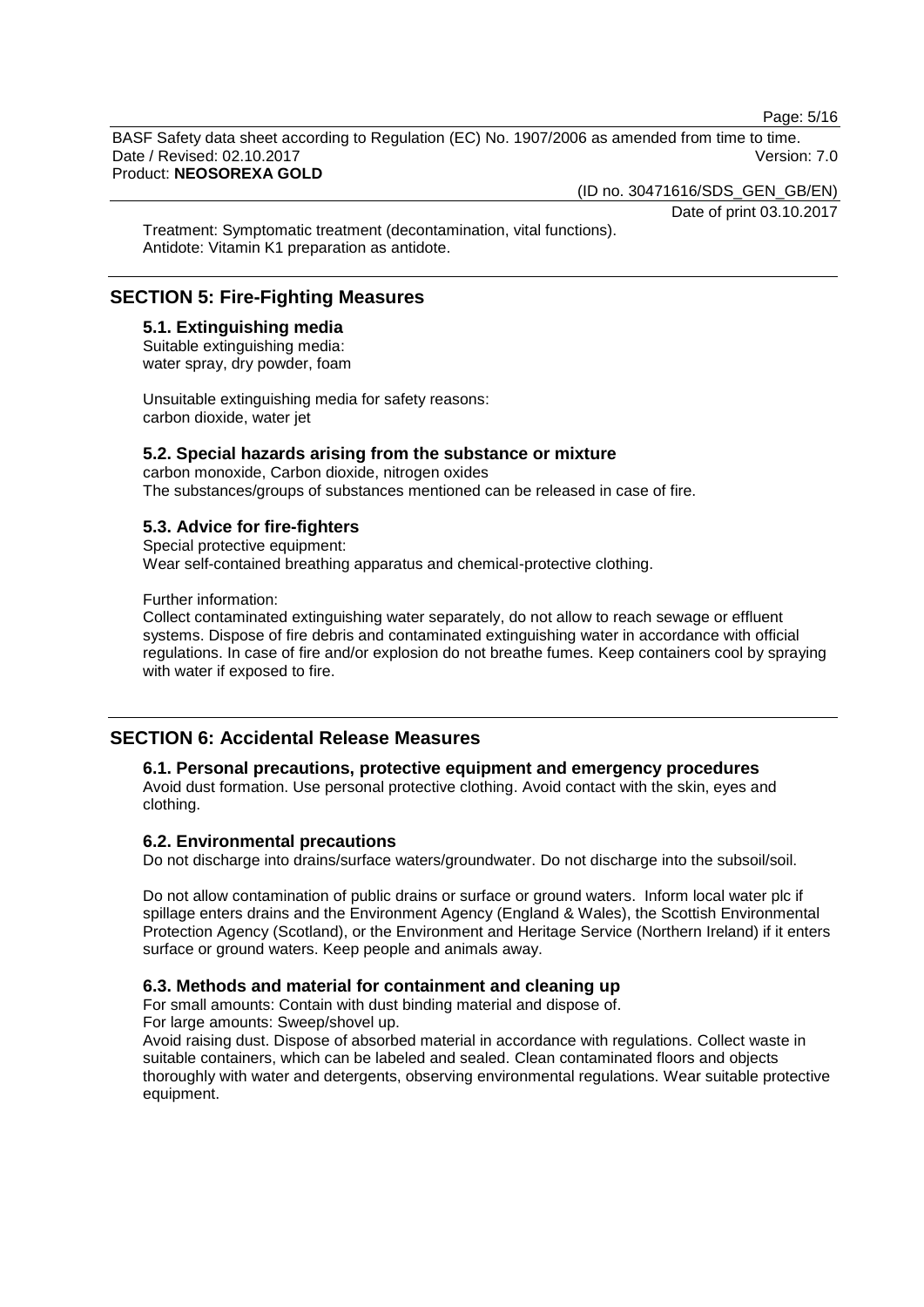Page: 6/16

BASF Safety data sheet according to Regulation (EC) No. 1907/2006 as amended from time to time. Date / Revised: 02.10.2017 **Version: 7.0** Product: **NEOSOREXA GOLD**

(ID no. 30471616/SDS\_GEN\_GB/EN)

Date of print 03.10.2017

# **6.4. Reference to other sections**

Information regarding exposure controls/personal protection and disposal considerations can be found in section 8 and 13.

# **SECTION 7: Handling and Storage**

## **7.1. Precautions for safe handling**

No special measures necessary if stored and handled correctly. Ensure thorough ventilation of stores and work areas. When using do not eat, drink or smoke. Hands and/or face should be washed before breaks and at the end of the shift.

Do not apply in the open – cover bait points or use bait boxes. If dead and/or dying rats or mice are found during and after the control program, these must be cleared away immediately in order to avoid secondary poisoning phenomena.

Protection against fire and explosion:

Dust can form an explosive mixture with air. Avoid dust formation. Prevent electrostatic charge sources of ignition should be kept well clear - fire extinguishers should be kept handy.

#### **7.2. Conditions for safe storage, including any incompatibilities**

Segregate from foods and animal feeds. Odour-sensitive: Segregate from products releasing odours. Further information on storage conditions: Protect against moisture. Keep away from heat. Protect from direct sunlight.

#### **7.3. Specific end use(s)**

For the relevant identified use(s) listed in Section 1 the advice mentioned in this section 7 is to be observed.

# **SECTION 8: Exposure Controls/Personal Protection**

# **8.1. Control parameters**

#### Components with occupational exposure limits

Refer to the current edition of HSE Guidance Note EH40 Occupational Exposure Limits (United Kingdom). For normal use and handling refer to the product label/leaflet. In all other cases the following apply.

No occupational exposure limits known.

#### **8.2. Exposure controls**

#### Personal protective equipment

#### Respiratory protection:

Suitable respiratory protection for lower concentrations or short-term effect: Particle filter with high efficiency for solid and liquid particles (e.g. EN 143 or 149, Type P3 or FFP3).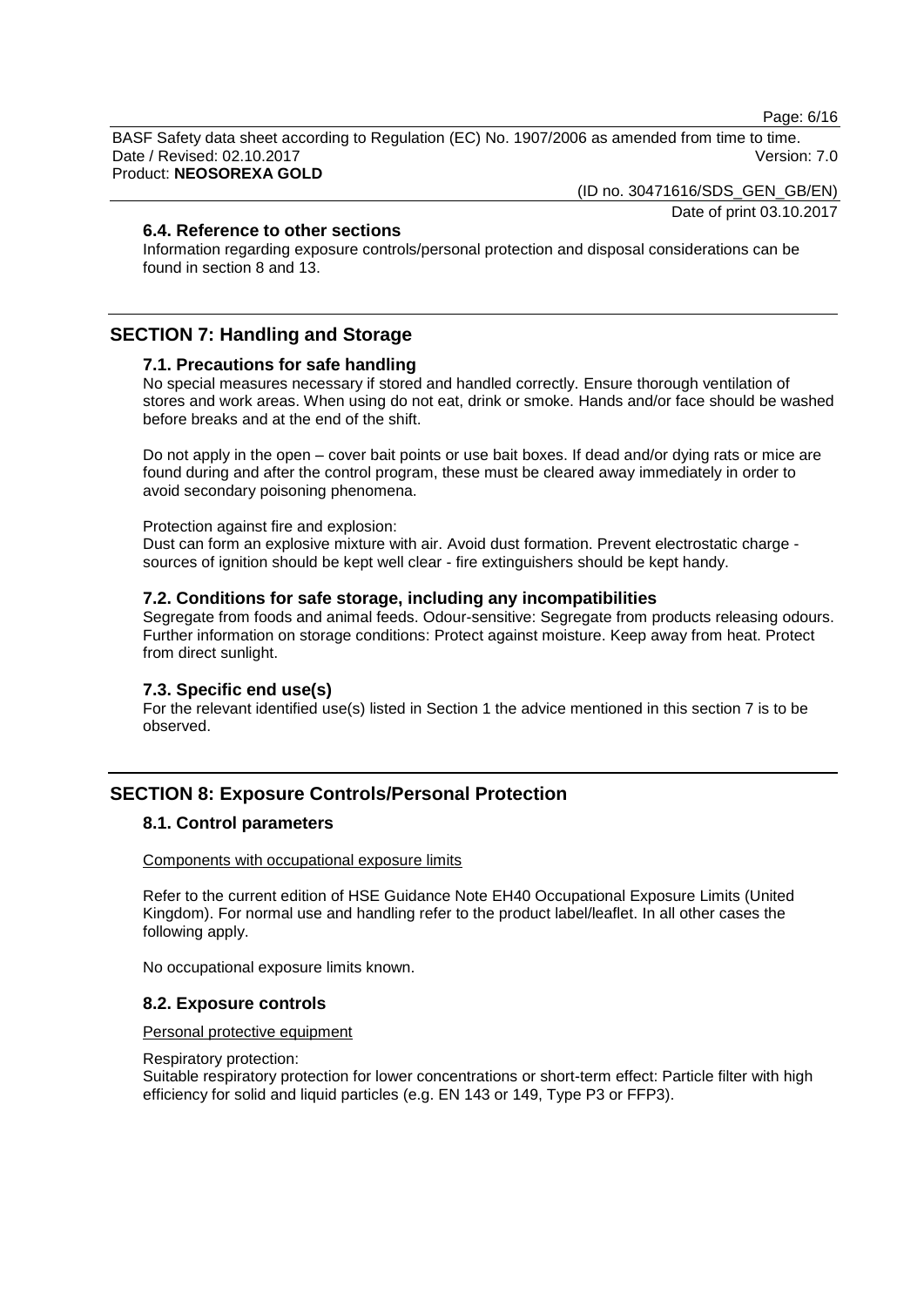Page: 7/16

BASF Safety data sheet according to Regulation (EC) No. 1907/2006 as amended from time to time. Date / Revised: 02.10.2017 Version: 7.0 Product: **NEOSOREXA GOLD**

(ID no. 30471616/SDS\_GEN\_GB/EN)

Date of print 03.10.2017

Hand protection:

Protective gloves (EN 374) are required for the safe handling of this product and are also recommended for protection against rodent-borne diseases.

e.g. nitrile rubber (0.4 mm), chloroprene rubber (0.5 mm), polyvinylchloride (0.7 mm) and other Manufacturer's directions for use should be observed because of great diversity of types.

Eye protection:

Required when there is a risk of eye contact., Safety glasses with side-shields (frame goggles) (e.g. EN 166)

#### Body protection:

Body protection must be chosen depending on activity and possible exposure, e.g. apron, protecting boots, chemical-protection suit (according to EN 14605 in case of splashes or EN ISO 13982 in case of dust).

#### General safety and hygiene measures

Handle in accordance with good industrial hygiene and safety practice. Wearing of closed work clothing is recommended. Store work clothing separately. Keep away from food, drink and animal feeding stuffs.

Environmental exposure controls For information regarding environmental exposure controls, see Section 6.

# **SECTION 9: Physical and Chemical Properties**

# **9.1. Information on basic physical and chemical properties**

| Form:             | solid, granules                                                                             |
|-------------------|---------------------------------------------------------------------------------------------|
| Colour:           | blue-green                                                                                  |
| Odour:            | odourless                                                                                   |
| Odour threshold:  |                                                                                             |
|                   | not applicable, odour not perceivable                                                       |
| pH value:         |                                                                                             |
|                   | not soluble. The statements are<br>based on the properties of the<br>individual components. |
| Melting point:    |                                                                                             |
|                   | not applicable                                                                              |
| Boiling point:    |                                                                                             |
|                   | not applicable                                                                              |
| Flash point:      |                                                                                             |
|                   | not applicable                                                                              |
| Evaporation rate: |                                                                                             |
|                   | not applicable                                                                              |
| Flammability:     | not flammable                                                                               |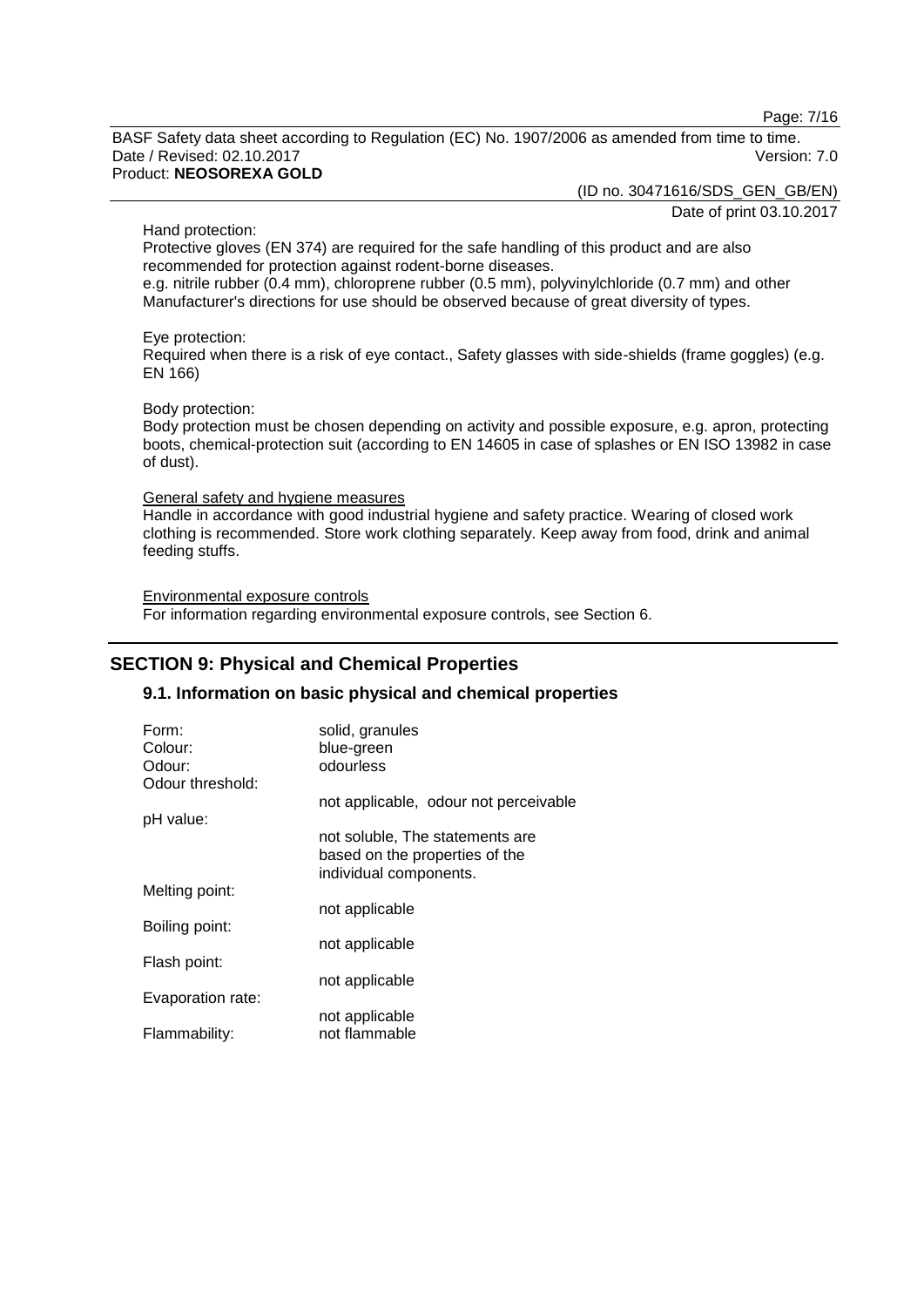Page: 8/16

BASF Safety data sheet according to Regulation (EC) No. 1907/2006 as amended from time to time. Date / Revised: 02.10.2017 Version: 7.0 Product: **NEOSOREXA GOLD**

(ID no. 30471616/SDS\_GEN\_GB/EN)

|                                                                                                                                                            | Date of print 03.10.2017                                                               |  |
|------------------------------------------------------------------------------------------------------------------------------------------------------------|----------------------------------------------------------------------------------------|--|
| Lower explosion limit:                                                                                                                                     |                                                                                        |  |
|                                                                                                                                                            | As a result of our experience with this                                                |  |
|                                                                                                                                                            | product and our knowledge of its                                                       |  |
|                                                                                                                                                            | composition we do not expect any                                                       |  |
|                                                                                                                                                            | hazard as long as the product is used                                                  |  |
|                                                                                                                                                            | appropriately and in accordance with<br>the intended use.                              |  |
| Upper explosion limit:                                                                                                                                     |                                                                                        |  |
|                                                                                                                                                            | As a result of our experience with this                                                |  |
|                                                                                                                                                            | product and our knowledge of its                                                       |  |
|                                                                                                                                                            | composition we do not expect any                                                       |  |
|                                                                                                                                                            | hazard as long as the product is used                                                  |  |
|                                                                                                                                                            | appropriately and in accordance with                                                   |  |
|                                                                                                                                                            | the intended use.                                                                      |  |
| Vapour pressure:                                                                                                                                           |                                                                                        |  |
|                                                                                                                                                            | not applicable                                                                         |  |
| Density:                                                                                                                                                   | approx. 0.83 g/cm3                                                                     |  |
|                                                                                                                                                            | (20 °C)                                                                                |  |
| Relative vapour density (air):                                                                                                                             |                                                                                        |  |
|                                                                                                                                                            | not applicable                                                                         |  |
| Solubility in water:                                                                                                                                       | not soluble                                                                            |  |
| Information on: 3-(3-biphenyl-4-yl-1,2,3,4-tetrahydro-1-naphthyl)-4-hydroxycoumarin; difenacoum<br>Partitioning coefficient n-octanol/water (log Kow): 7.6 |                                                                                        |  |
|                                                                                                                                                            | (20 °C)                                                                                |  |
|                                                                                                                                                            |                                                                                        |  |
| Self ignition:                                                                                                                                             | not self-igniting                                                                      |  |
|                                                                                                                                                            | Information based on the main                                                          |  |
|                                                                                                                                                            | components.                                                                            |  |
|                                                                                                                                                            | Thermal decomposition: No decomposition if stored and handled as prescribed/indicated. |  |
| Viscosity, dynamic:                                                                                                                                        |                                                                                        |  |
|                                                                                                                                                            | not applicable, the product is a solid                                                 |  |
| Explosion hazard:                                                                                                                                          | not explosive                                                                          |  |
| Fire promoting properties:<br>not fire-propagating                                                                                                         |                                                                                        |  |
|                                                                                                                                                            |                                                                                        |  |
| 9.2. Other information                                                                                                                                     |                                                                                        |  |

Self heating ability: It is not a substance capable of

# spontaneous heating.

# **SECTION 10: Stability and Reactivity**

# **10.1. Reactivity**

No hazardous reactions if stored and handled as prescribed/indicated.

# **10.2. Chemical stability**

The product is stable if stored and handled as prescribed/indicated.

# **10.3. Possibility of hazardous reactions**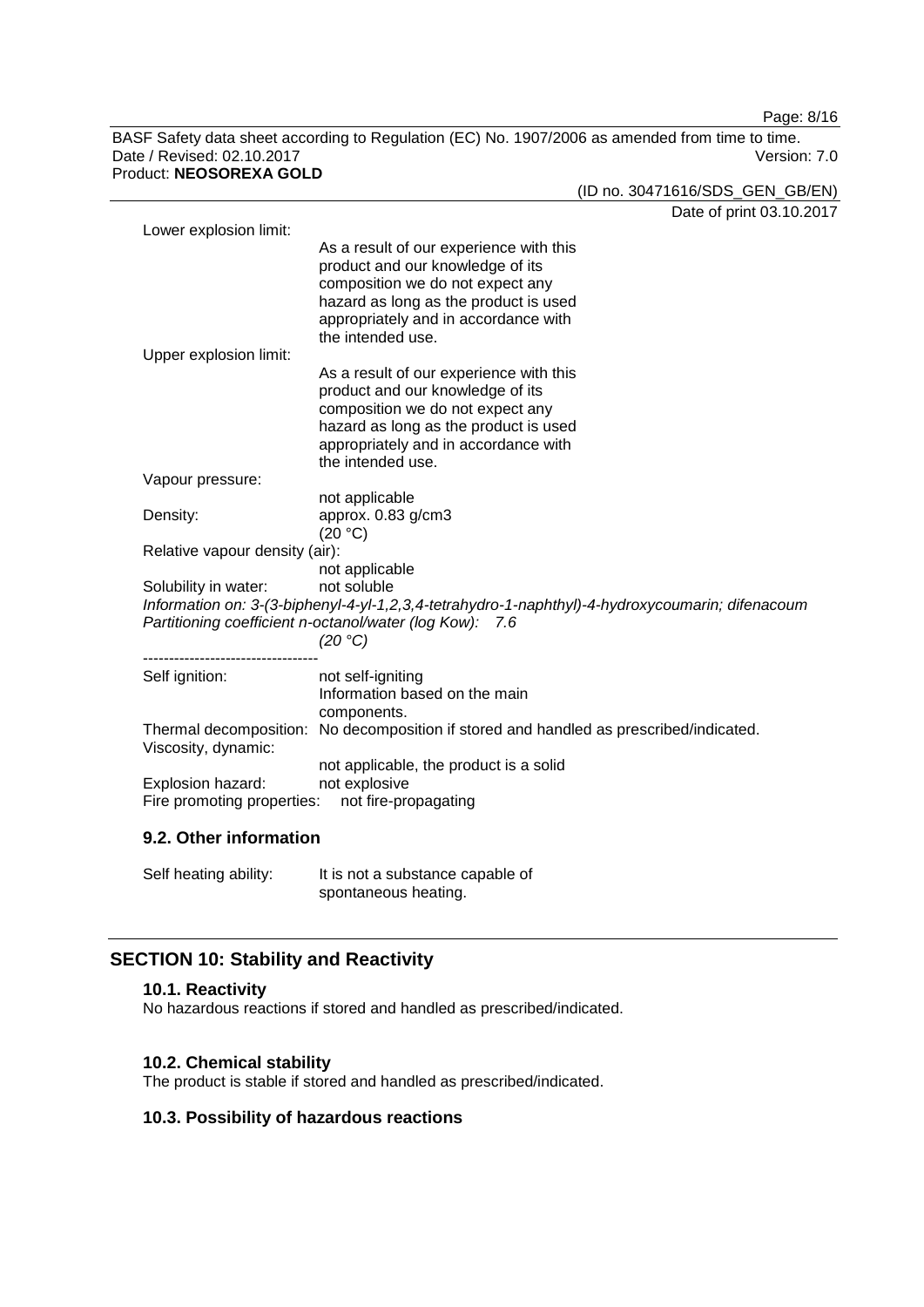Page: 9/16

BASF Safety data sheet according to Regulation (EC) No. 1907/2006 as amended from time to time. Date / Revised: 02.10.2017 Version: 7.0 Product: **NEOSOREXA GOLD**

(ID no. 30471616/SDS\_GEN\_GB/EN)

Date of print 03.10.2017

No hazardous reactions if stored and handled as prescribed/indicated.

## **10.4. Conditions to avoid**

See MSDS section 7 - Handling and storage.

## **10.5. Incompatible materials**

Substances to avoid: strong acids, strong bases, strong oxidizing agents

#### **10.6. Hazardous decomposition products**

Hazardous decomposition products: No hazardous decomposition products if stored and handled as prescribed/indicated.

# **SECTION 11: Toxicological Information**

## **11.1. Information on toxicological effects**

Acute toxicity

Assessment of acute toxicity:

Virtually nontoxic after a single ingestion. Virtually nontoxic by inhalation. Virtually nontoxic after a single skin contact. The product has not been tested. The statement has been derived from the properties of the individual components.

Experimental/calculated data: LD50 rat (oral): 36,000 mg/kg

LC50 rat (by inhalation): 72.92 - 116.96 mg/l 4 h

LD50 rat (dermal): 1,260,000 mg/kg

**Irritation** 

Assessment of irritating effects: Not irritating to the skin. Not irritating to the eyes. The product has not been tested. The statement has been derived from the properties of the individual components.

Experimental/calculated data: Skin corrosion/irritation rabbit: non-irritant

Serious eye damage/irritation rabbit: non-irritant

Respiratory/Skin sensitization

Assessment of sensitization: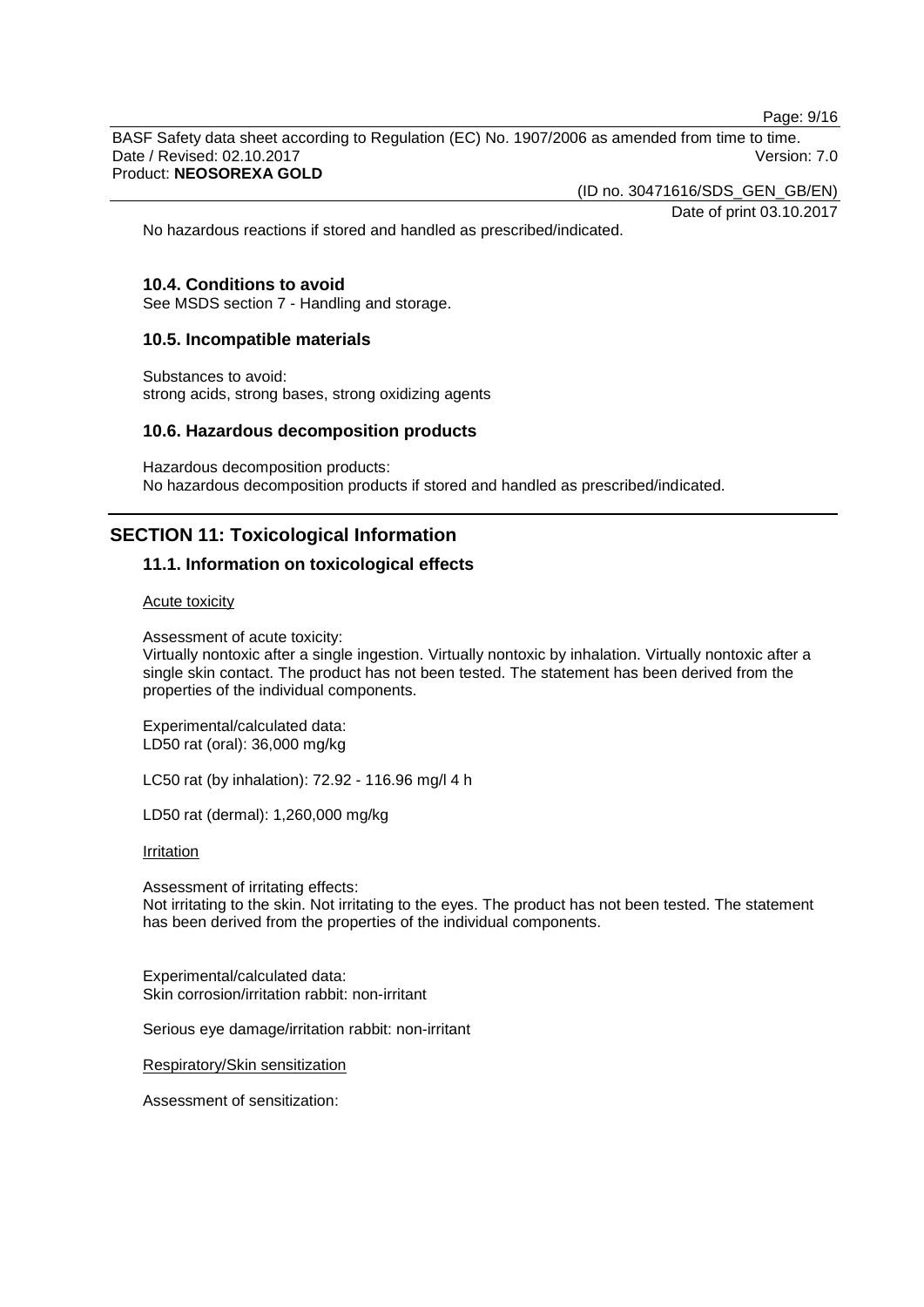Page: 10/16

BASF Safety data sheet according to Regulation (EC) No. 1907/2006 as amended from time to time. Date / Revised: 02.10.2017 **Version: 7.0** Product: **NEOSOREXA GOLD**

(ID no. 30471616/SDS\_GEN\_GB/EN)

Date of print 03.10.2017

There is no evidence of a skin-sensitizing potential. The product has not been tested. The statement has been derived from the properties of the individual components.

Experimental/calculated data:

guinea pig: Skin sensitizing effects were not observed in animal studies.

#### Germ cell mutagenicity

Assessment of mutagenicity:

Mutagenicity tests revealed no genotoxic potential. The product has not been tested. The statement has been derived from the properties of the individual components.

#### **Carcinogenicity**

Assessment of carcinogenicity:

The results of various animal studies gave no indication of a carcinogenic effect. The product has not been tested. The statement has been derived from the properties of the individual components.

#### Reproductive toxicity

Assessment of reproduction toxicity:

The results of animal studies gave no indication of a fertility impairing effect. The product has not been tested. The statement has been derived from the properties of the individual components.

#### Developmental toxicity

Assessment of teratogenicity:

The product has not been tested. The statement has been derived from the properties of the individual components.

*Information on: 3-(3-biphenyl-4-yl-1,2,3,4-tetrahydro-1-naphthyl)-4-hydroxycoumarin; difenacoum Assessment of teratogenicity:*

*No indications of a developmental toxic / teratogenic effect were seen in animal studies.*

*EU-classification The substance belongs to the group of anticoagulant rodenticides structurally similar to warfarin, which are collectively classified similar to warfarin.* ----------------------------------

#### Specific target organ toxicity (single exposure)

Assessment of STOT single:

Based on the available information there is no specific target organ toxicity to be expected after a single exposure.

Remarks: The product has not been tested. The statement has been derived from the properties of the individual components.

Repeated dose toxicity and Specific target organ toxicity (repeated exposure)

Assessment of repeated dose toxicity: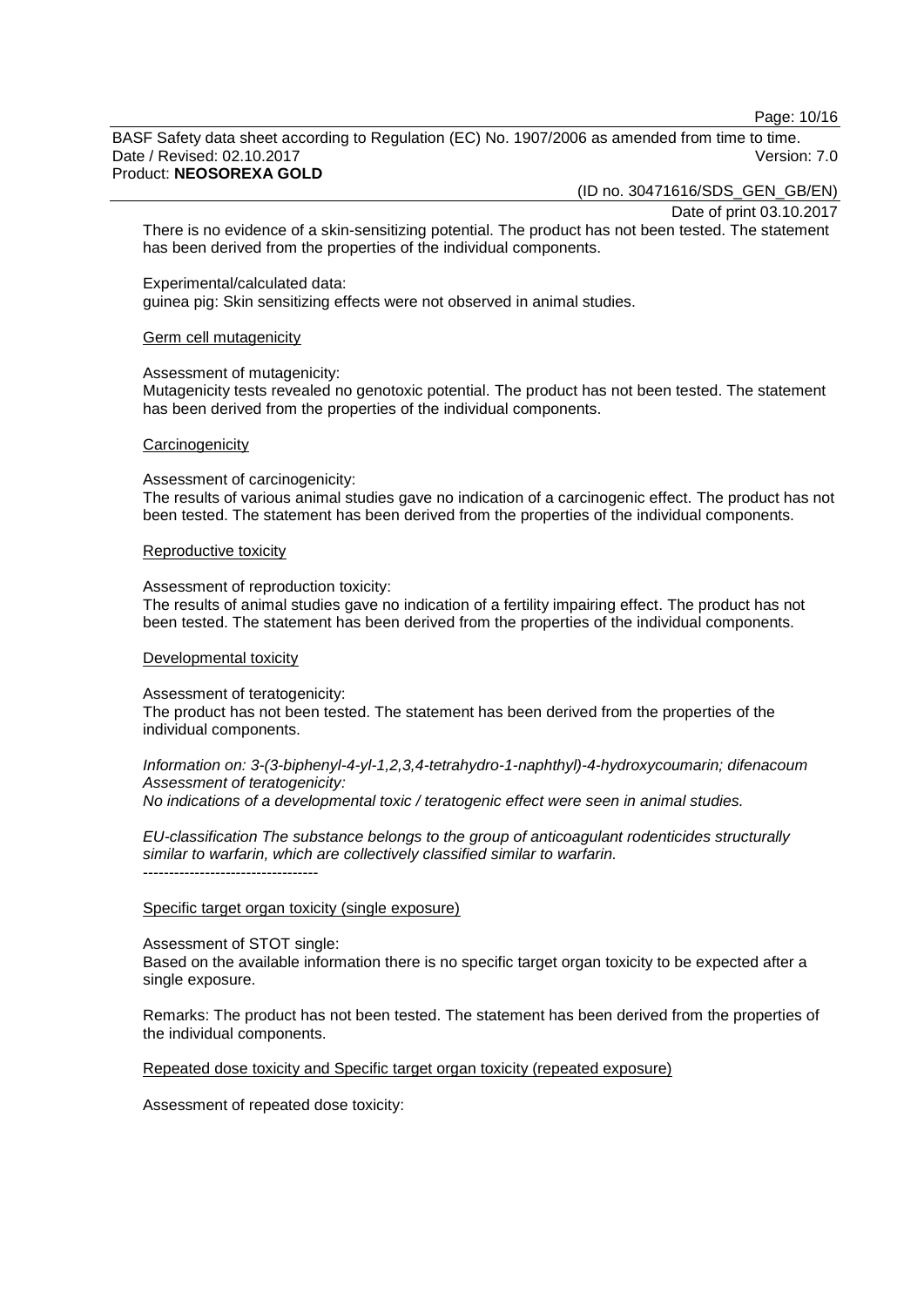Page: 11/16

BASF Safety data sheet according to Regulation (EC) No. 1907/2006 as amended from time to time. Date / Revised: 02.10.2017 Version: 7.0 Product: **NEOSOREXA GOLD**

(ID no. 30471616/SDS\_GEN\_GB/EN)

Date of print 03.10.2017

The product has not been tested. The statement has been derived from the properties of the individual components.

*Information on: 3-(3-biphenyl-4-yl-1,2,3,4-tetrahydro-1-naphthyl)-4-hydroxycoumarin; difenacoum Assessment of repeated dose toxicity:*

*Repeated exposure to small quantities may affect certain organs. Damages the coagulation system.* ----------------------------------

#### Aspiration hazard

No aspiration hazard expected. The product has not been tested. The statement has been derived from the properties of the individual components.

#### Other relevant toxicity information

Misuse can be harmful to health.

# **SECTION 12: Ecological Information**

#### **12.1. Toxicity**

Assessment of aquatic toxicity:

There is a high probability that the product is not acutely harmful to aquatic organisms. The product has not been tested. The statement has been derived from the properties of the individual components.

*Information on: 3-(3-biphenyl-4-yl-1,2,3,4-tetrahydro-1-naphthyl)-4-hydroxycoumarin; difenacoum Toxicity to fish:*

*LC50 (96 h) 0.064 mg/l, Oncorhynchus mykiss (Directive 92/69/EEC, C.1)* ----------------------------------

*Information on: 3-(3-biphenyl-4-yl-1,2,3,4-tetrahydro-1-naphthyl)-4-hydroxycoumarin; difenacoum Aquatic invertebrates: EC50 (48 h) 0.52 mg/l, Daphnia magna (Directive 92/69/EEC, C.2)* ----------------------------------

*Information on: 3-(3-biphenyl-4-yl-1,2,3,4-tetrahydro-1-naphthyl)-4-hydroxycoumarin; difenacoum Aquatic plants: EC50 (72 h) 0.8 mg/l (growth rate), Selenastrum capricornutum (Guideline 92/69/EEC, C.3)*

*No observed effect concentration (72 h) 0.25 mg/l (growth rate), Pseudokirchneriella subcapitata (Guideline 92/69/EEC, C.3)*

----------------------------------

Assessment of terrestrial toxicity: Hazardous to birds and mammals.

# **12.2. Persistence and degradability**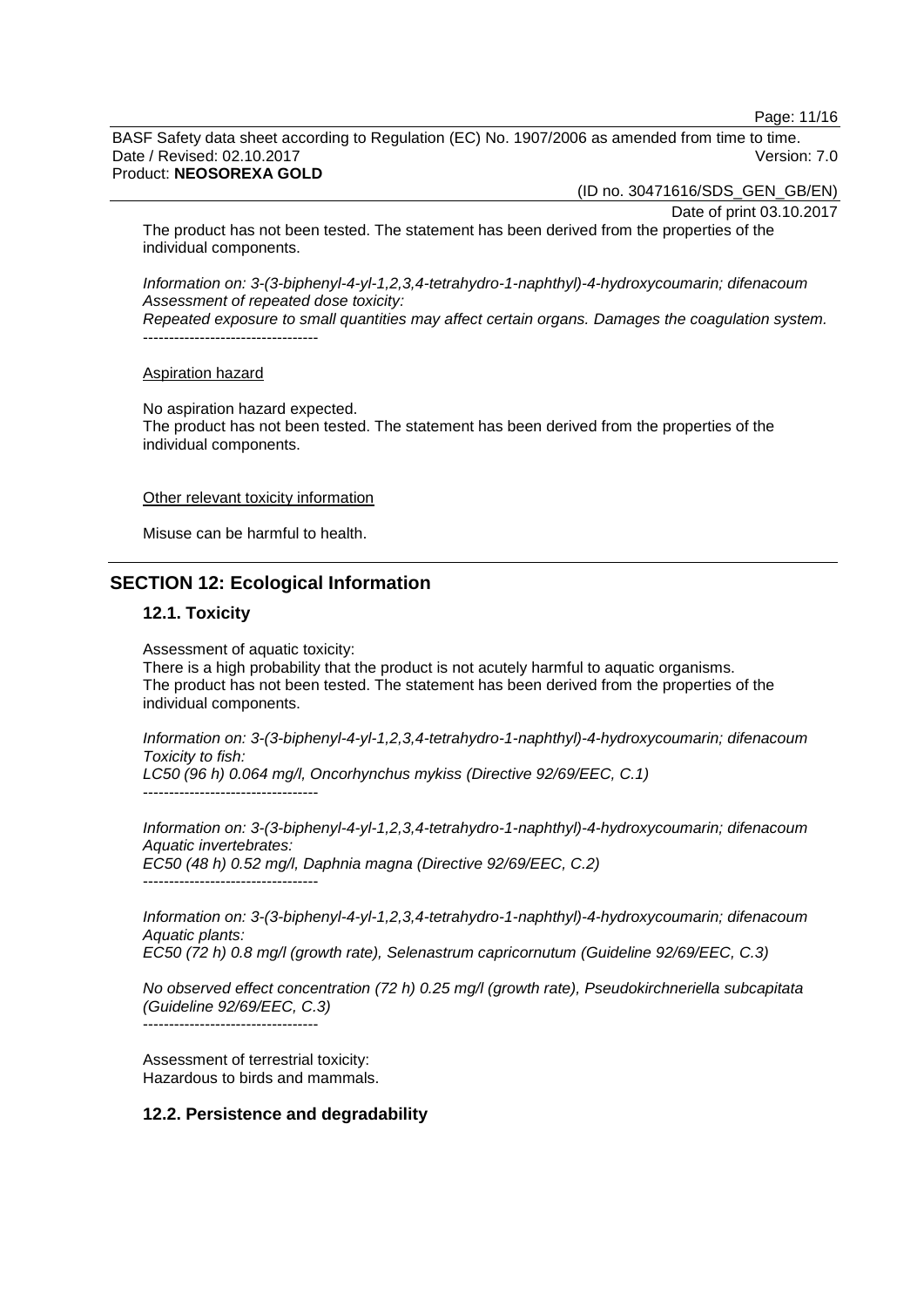Page: 12/16

BASF Safety data sheet according to Regulation (EC) No. 1907/2006 as amended from time to time. Date / Revised: 02.10.2017 **Version: 7.0** Product: **NEOSOREXA GOLD**

> (ID no. 30471616/SDS\_GEN\_GB/EN) Date of print 03.10.2017

Assessment biodegradation and elimination (H2O): The product has not been tested. The statement has been derived from the properties of the individual components.

*Information on: 3-(3-biphenyl-4-yl-1,2,3,4-tetrahydro-1-naphthyl)-4-hydroxycoumarin; difenacoum Assessment biodegradation and elimination (H2O): Not readily biodegradable (by OECD criteria).*

----------------------------------

## **12.3. Bioaccumulative potential**

Assessment bioaccumulation potential: The product has not been tested. The statement has been derived from the properties of the individual components.

*Information on: 3-(3-biphenyl-4-yl-1,2,3,4-tetrahydro-1-naphthyl)-4-hydroxycoumarin; difenacoum Assessment bioaccumulation potential:*

*Because of the n-octanol/water distribution coefficient (log Pow) accumulation in organisms is possible.*

----------------------------------

# **12.4. Mobility in soil**

Assessment transport between environmental compartments: Adsorption in soil: The product has not been tested. The statement has been derived from the properties of the individual components.

*Information on: 3-(3-biphenyl-4-yl-1,2,3,4-tetrahydro-1-naphthyl)-4-hydroxycoumarin; difenacoum Assessment transport between environmental compartments: Adsorption in soil: Following exposure to soil, adsorption to solid soil particles is probable, therefore contamination of groundwater is not expected.*

----------------------------------

# **12.5. Results of PBT and vPvB assessment**

The product contains a potential PBT substance.

The product contains a potential vPvB substance.

*Information on: 3-(3-biphenyl-4-yl-1,2,3,4-tetrahydro-1-naphthyl)-4-hydroxycoumarin; difenacoum* Fulfills the criteria for PBT and vPvB

*----------------------------------*

# **12.6. Other adverse effects**

The product does not contain substances that are listed in Regulation (EC) 1005/2009 on substances that deplete the ozone layer.

# **12.7. Additional information**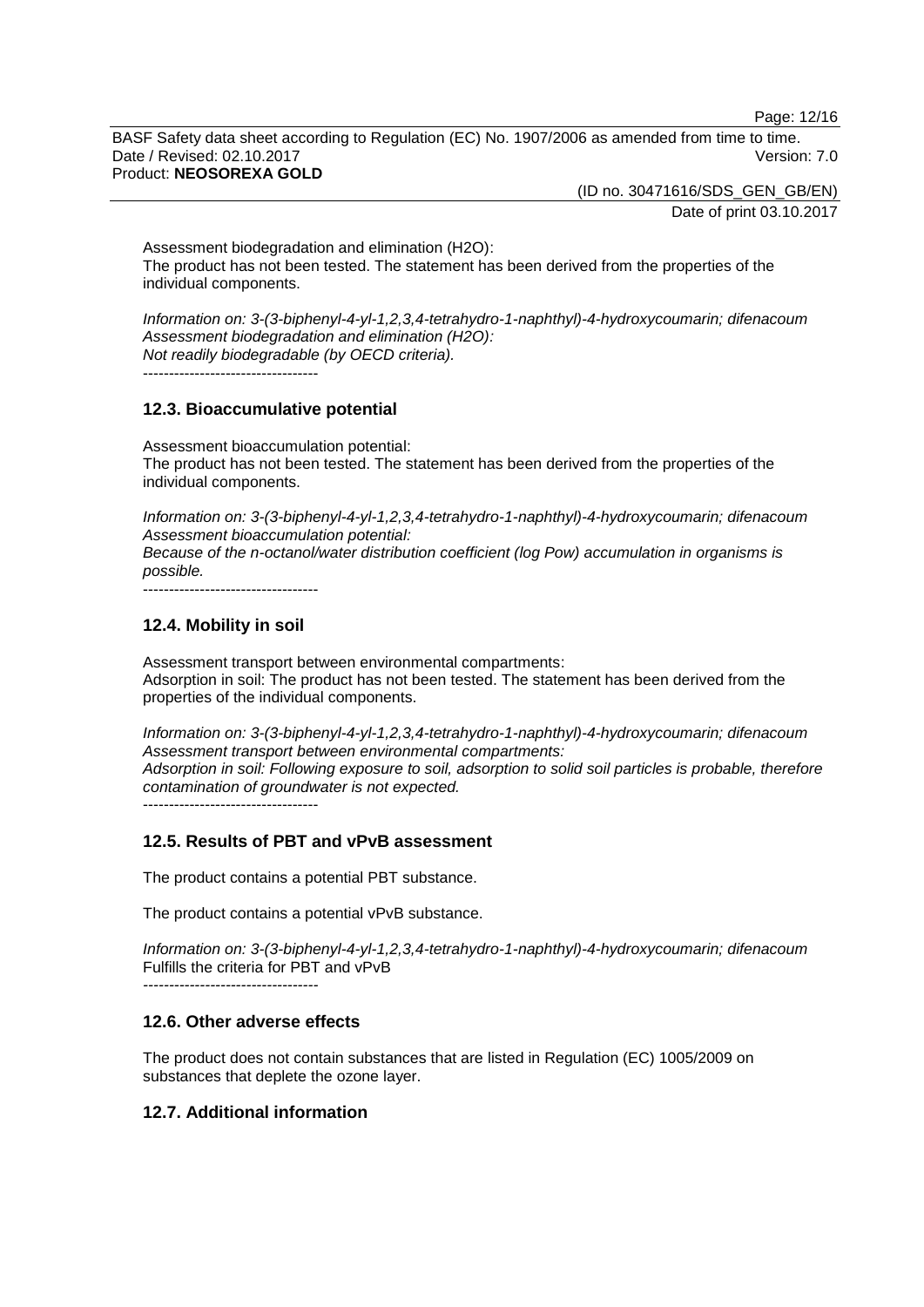Page: 13/16

BASF Safety data sheet according to Regulation (EC) No. 1907/2006 as amended from time to time. Date / Revised: 02.10.2017 Version: 7.0 Product: **NEOSOREXA GOLD**

> (ID no. 30471616/SDS\_GEN\_GB/EN) Date of print 03.10.2017

Other ecotoxicological advice: Must not be discharged into the environment.

# **SECTION 13: Disposal Considerations**

# **13.1. Waste treatment methods**

Must be disposed of or incinerated in accordance with local regulations.

The UK Environmental Protection (Duty of Care) Regulations (EP) and amendments should be noted (United Kingdom).

This product and any uncleaned containers must be disposed of as hazardous waste in accordance with the 2005 Hazardous Waste Regulations and amendments (United Kingdom)

Contaminated packaging:

Contaminated packaging should be emptied as far as possible and disposed of in the same manner as the substance/product.

# **SECTION 14: Transport Information**

#### **Land transport**

#### ADR

|                             | Not classified as a dangerous good under transport regulations |
|-----------------------------|----------------------------------------------------------------|
| UN number:                  | Not applicable                                                 |
| UN proper shipping name:    | Not applicable                                                 |
| Transport hazard class(es): | Not applicable                                                 |
| Packing group:              | Not applicable                                                 |
| Environmental hazards:      | Not applicable                                                 |
| Special precautions for     | None known                                                     |
| user                        |                                                                |

#### RID

|                             | Not classified as a dangerous good under transport regulations |
|-----------------------------|----------------------------------------------------------------|
| UN number:                  | Not applicable                                                 |
| UN proper shipping name:    | Not applicable                                                 |
| Transport hazard class(es): | Not applicable                                                 |
| Packing group:              | Not applicable                                                 |
| Environmental hazards:      | Not applicable                                                 |
| Special precautions for     | None known                                                     |
| user                        |                                                                |

**Inland waterway transport**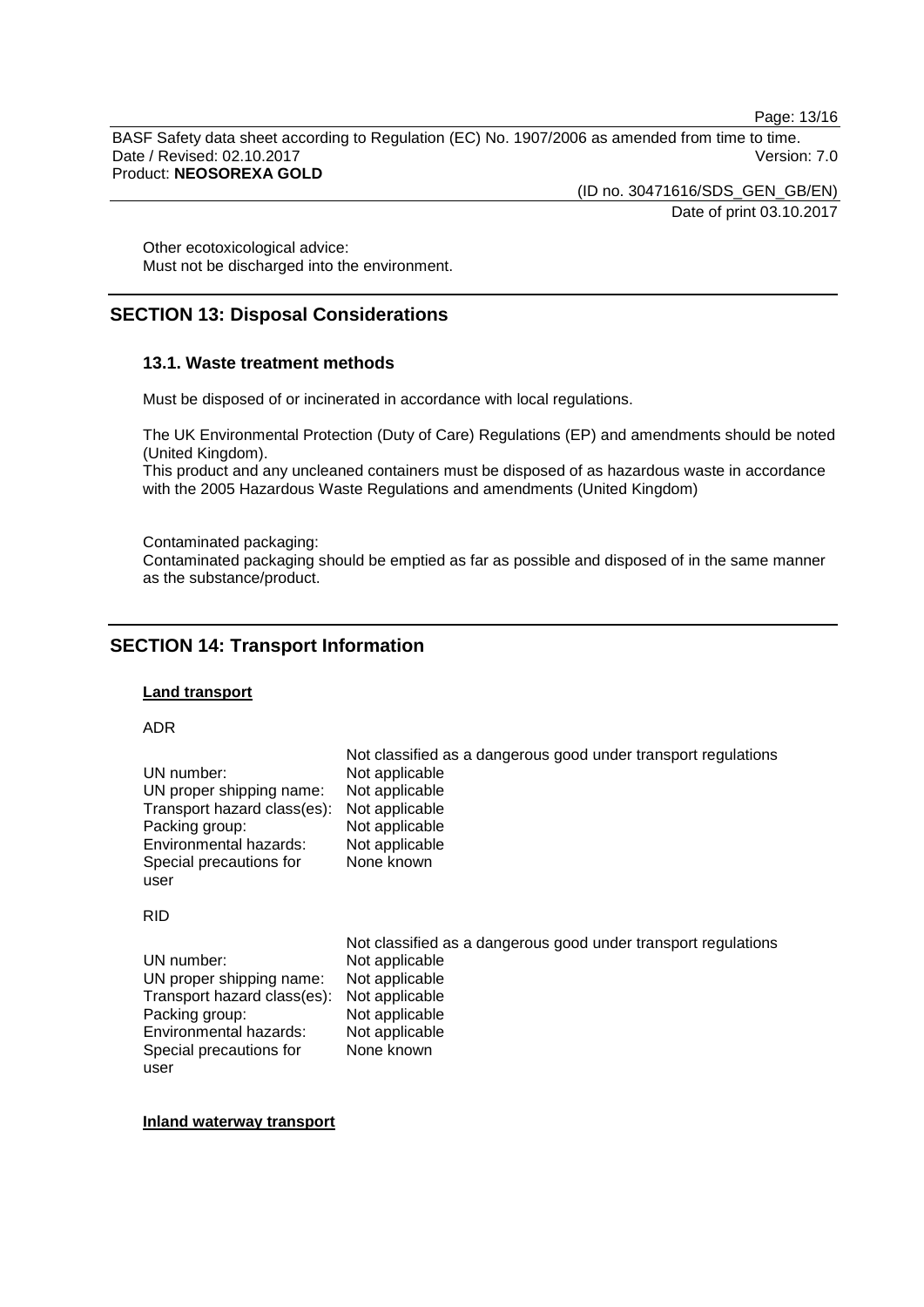Page: 14/16

BASF Safety data sheet according to Regulation (EC) No. 1907/2006 as amended from time to time. Date / Revised: 02.10.2017 Version: 7.0 Product: **NEOSOREXA GOLD**

(ID no. 30471616/SDS\_GEN\_GB/EN)

### Date of print 03.10.2017

#### ADN

UN number: Not applicable<br>UN proper shipping name: Not applicable UN proper shipping name: Transport hazard class(es): Not applicable<br>Packing group: Not applicable Packing group: Not applicable<br>
Environmental hazards: Not applicable Environmental hazards: Special precautions for user:

Not classified as a dangerous good under transport regulations None known

Transport in inland waterway vessel Not evaluated

## **Sea transport**

#### IMDG

|                             | Not classified as a dangerous good under transport regulations |
|-----------------------------|----------------------------------------------------------------|
| UN number:                  | Not applicable                                                 |
| UN proper shipping name:    | Not applicable                                                 |
| Transport hazard class(es): | Not applicable                                                 |
| Packing group:              | Not applicable                                                 |
| Environmental hazards:      | Not applicable                                                 |
| Special precautions for     | None known                                                     |
| user                        |                                                                |

# **Air transport**

IATA/ICAO

| Not classified as a dangerous good under transport regulations |
|----------------------------------------------------------------|
| Not applicable                                                 |
| Not applicable                                                 |
| Transport hazard class(es): Not applicable                     |
| Not applicable                                                 |
| Not applicable                                                 |
| None known                                                     |
|                                                                |
|                                                                |

# **14.1. UN number**

See corresponding entries for "UN number" for the respective regulations in the tables above.

## **14.2. UN proper shipping name**

See corresponding entries for "UN proper shipping name" for the respective regulations in the tables above.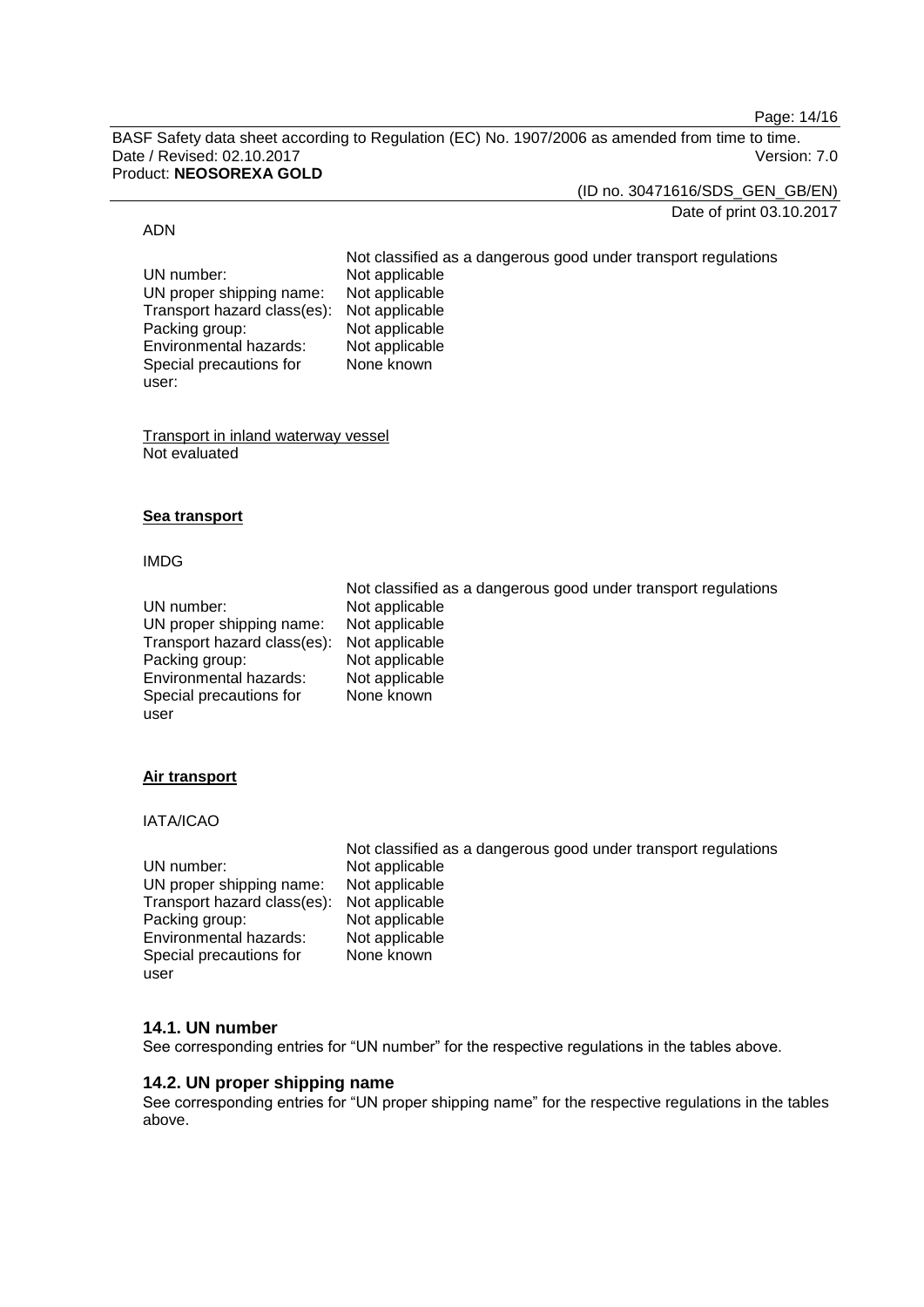Page: 15/16

BASF Safety data sheet according to Regulation (EC) No. 1907/2006 as amended from time to time. Date / Revised: 02.10.2017 Version: 7.0 Product: **NEOSOREXA GOLD**

(ID no. 30471616/SDS\_GEN\_GB/EN)

Date of print 03.10.2017

# **14.3. Transport hazard class(es)**

See corresponding entries for "Transport hazard class(es)" for the respective regulations in the tables above.

#### **14.4. Packing group**

See corresponding entries for "Packing group" for the respective regulations in the tables above.

#### **14.5. Environmental hazards**

See corresponding entries for "Environmental hazards" for the respective regulations in the tables above.

#### **14.6. Special precautions for user**

See corresponding entries for "Special precautions for user" for the respective regulations in the tables above.

# **14.7. Transport in bulk according to Annex II of MARPOL and the IBC Code**

| Regulation:         | Not evaluated |
|---------------------|---------------|
| Shipment approved:  | Not evaluated |
| Pollution name:     | Not evaluated |
| Pollution category: | Not evaluated |
| Ship Type:          | Not evaluated |
|                     |               |

# **SECTION 15: Regulatory Information**

# **15.1. Safety, health and environmental regulations/legislation specific for the substance or mixture**

Prohibitions, Restrictions and Authorizations

Annex XVII of Regulation (EC) No 1907/2006: Number on List: 30

Biocidal Products Regulation 528/2012/EU

The data should be considered when making any assessment under the Control of Substances Hazardous to Health Regulations (COSHH), and related guidance, for example, 'COSHH Essentials' (United Kingdom).

#### **15.2. Chemical Safety Assessment**

Advice on product handling can be found in sections 7 and 8 of this safety data sheet.

# **SECTION 16: Other Information**

For proper and safe use of this product, please refer to the approval conditions laid down on the product label.